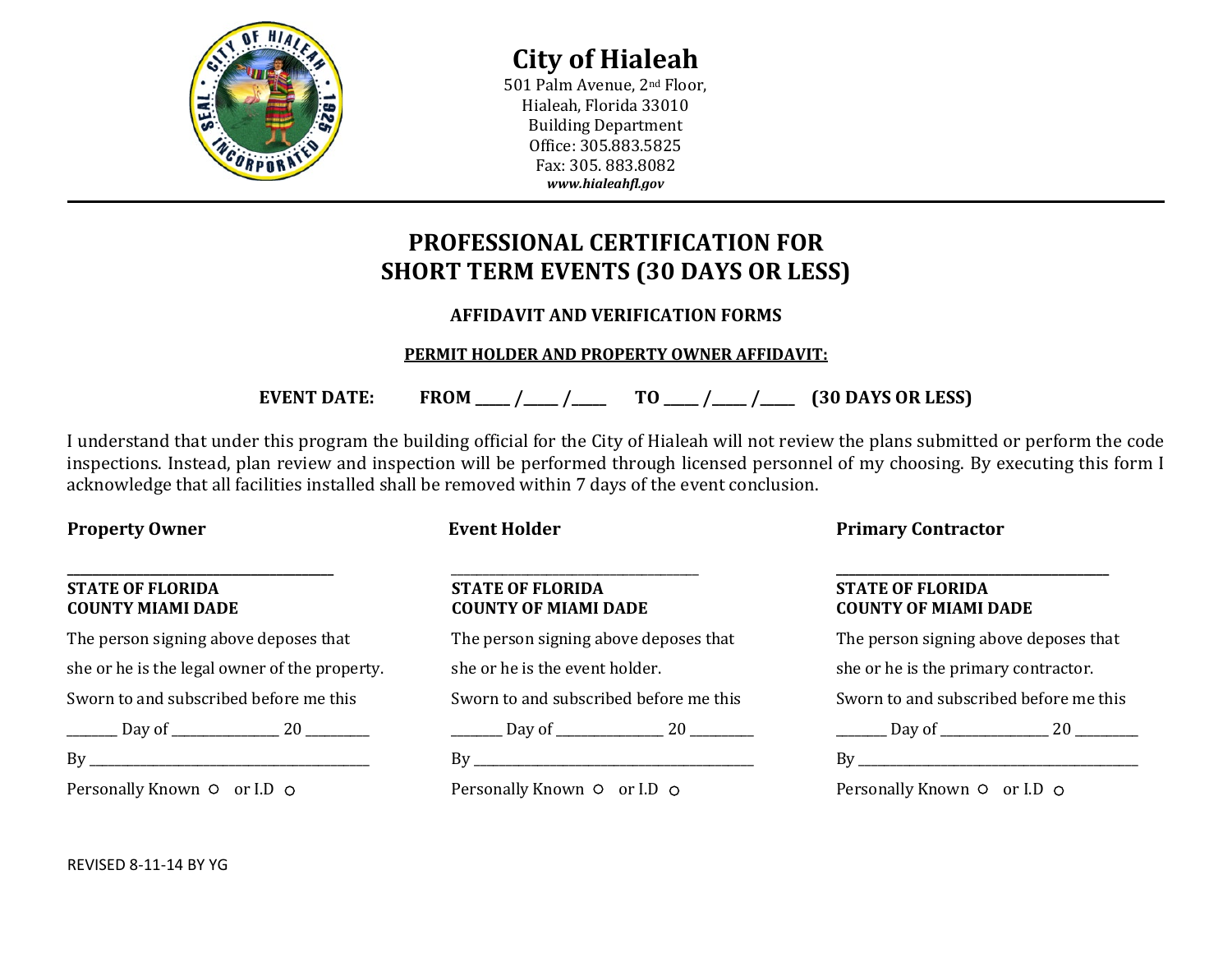## **BUILDING VERIFICATION FORM**

# **INSTRUCTIONS**

Two sets of construction documents listed below must be included with the permit application. The construction documents should include a site plan showing all property lines, together with dimensions of same; all streets(s) or avenue(s) on which the property is located; the location, setback, dimensions and description of all existing buildings, light standards, driveways, customer parking area and the size, location and setback of all temporary structure(s); occupancy load of all facilities; the location and number of restroom facilities (existing or proposed.) Temporary structures include but are not limited to tents, stages, bleachers, platforms, frames or towers lighting or sound system. Plans detailing the structures must comply with the Florida Building Code and NFPA102.

Once a permit is secured, deviations from these documents during construction shall result in inspection rejection by the registered person. Any required changes must be filed with the Building Official as revisions to the permit prior to inspection approval. Revisions to the permit shall be signed and sealed by the design professional and submitted with a signed Affidavit and Verification Form prepared by the same registered person who issued the original Affidavit and Verification Form.

| <b>REQUIREMENT</b>                                                                                            |               | INCLUDED AS PART OF SUBMITTAL |
|---------------------------------------------------------------------------------------------------------------|---------------|-------------------------------|
| Complete plans in compliance with the Florida Building Code and section 8-10 of the code of Miami Dade County | r Yes         |                               |
| Written Approval Florida Department of Health                                                                 | r Yes         | () Not Applicable             |
| Approval from the Division of Hotels and Restaurants                                                          | (        )Yes | () Not Applicable             |
| Site plans including event & parking areas                                                                    | k ) Yes       | () Not Applicable             |

# **THE FOLLOWING TEMPORARY STRUCTURES AND FACILITIES ARE REQUIRED FOR THIS PROJECT (CHECK ALL THAT APPLY):**

| $\Box$ Membrane Structures (Tents)<br>$\Box$ Stages<br>$\Box$ Bleachers<br>$\Box$ Tower for lighting or sound system<br>$\Box$ Platform<br>$\Box$ Others Describe | <b>Enclosed Cooking Facilities</b><br>$\Box$<br>$\Box$ Trailer/Container<br>Non-Portable Ventilation System<br>$\Box$<br>Lift<br>Ξ<br>Ramp |
|-------------------------------------------------------------------------------------------------------------------------------------------------------------------|--------------------------------------------------------------------------------------------------------------------------------------------|
|                                                                                                                                                                   |                                                                                                                                            |

\_\_\_\_\_\_\_\_\_\_\_\_\_\_\_\_\_\_\_\_\_\_\_\_\_\_\_\_\_\_\_\_\_\_\_\_\_\_\_\_\_\_\_\_\_\_\_\_\_\_\_\_\_\_\_\_\_\_\_\_\_\_\_\_\_\_\_\_\_\_\_\_\_\_\_\_\_\_\_\_\_\_\_\_\_\_\_\_\_\_\_\_\_\_\_\_\_\_\_\_\_\_\_\_\_\_\_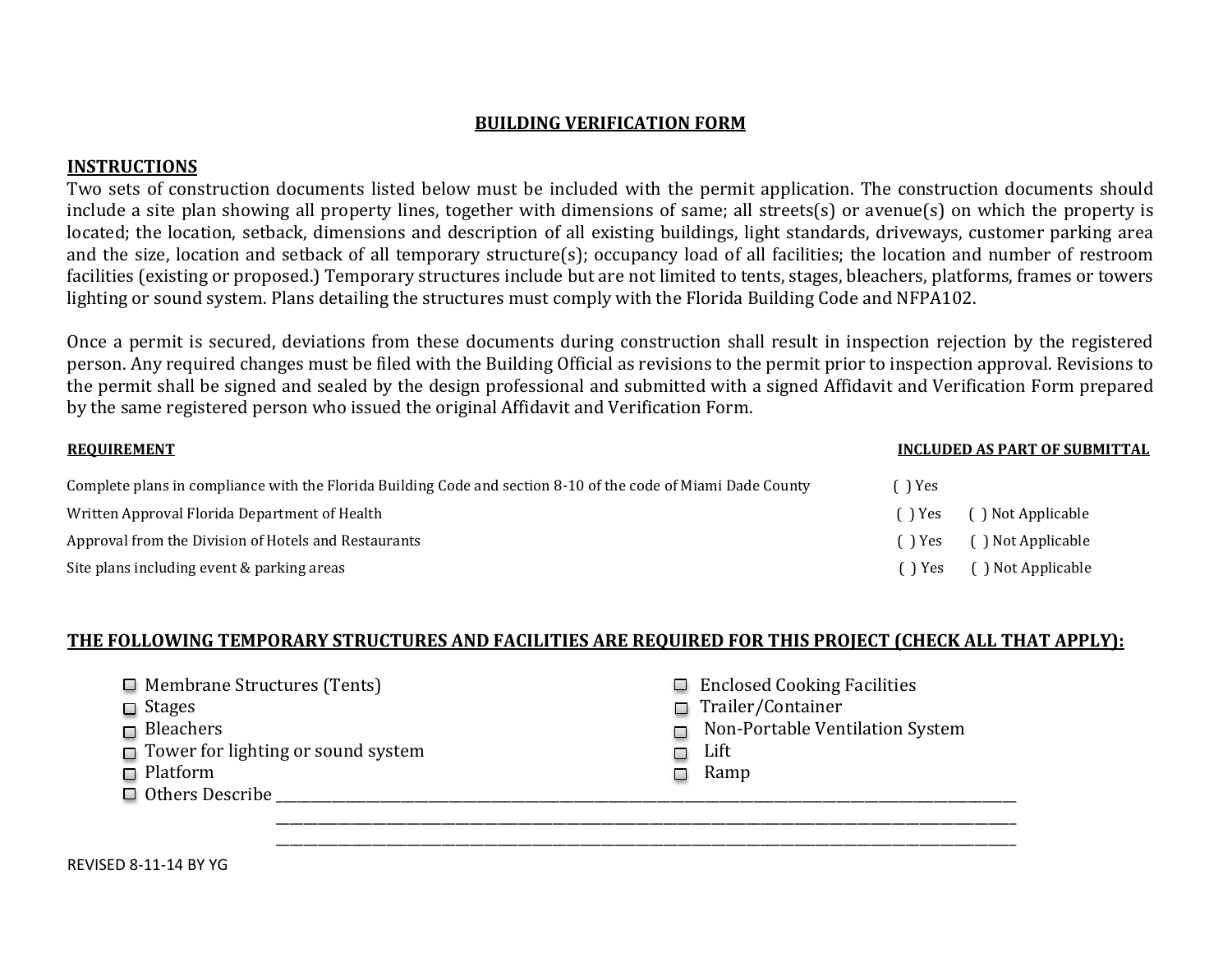| <b>PLUMBING</b>                 |                          | <b>PLUMBING: Portable Toilet</b> |                     |
|---------------------------------|--------------------------|----------------------------------|---------------------|
| <b>CATEGORY</b>                 | <b>NOT REQUIRED</b><br>┙ | <b>CATEGORY</b>                  | <b>NOT REQUIRED</b> |
| Contractor's Name:              |                          | Contractor's Name:               |                     |
| Qualifier's Name:               |                          | Qualifier's Name:                |                     |
| Address:                        |                          | Address:                         |                     |
| License<br>Qualifier Signature: |                          | License<br>Qualifier Signature:  |                     |
|                                 |                          |                                  |                     |

# **STATE OF FLORIDA COUNTY**

#### **OF MIAMI DADE**

The person signing above, deposes that she or he is the legal owner of the property.

\_\_\_\_\_\_\_\_\_\_\_\_\_\_\_\_\_\_\_\_\_\_\_\_\_\_\_\_\_\_\_\_\_\_\_\_\_\_\_\_\_\_\_\_\_\_\_\_\_\_\_\_\_\_\_\_\_\_\_\_\_

Sworn to and subscribed before me this \_\_\_\_\_\_\_\_

Day of \_\_\_\_\_\_\_\_\_\_\_\_\_\_\_\_\_ 20 \_\_\_\_\_\_\_\_\_\_

 $\operatorname{By}$ 

Personally Known  $\circ$  or I.D  $\circ$ 

REVISED 8-11-14 BY YG

### **STATE OF FLORIDA COUNTY**

#### **OF MIAMI DADE**

The person signing above, deposes that

she or he is the legal owner of the property.

Sworn to and subscribed before me this \_\_\_\_\_\_\_

\_\_\_\_\_\_\_\_\_\_\_\_\_\_\_\_\_\_\_\_\_\_\_\_\_\_\_\_\_\_\_\_\_\_\_\_\_\_\_\_\_\_\_\_\_\_\_\_\_\_\_\_\_\_\_\_\_\_\_\_\_

Day of \_\_\_\_\_\_\_\_\_\_\_\_\_\_\_\_\_ 20 \_\_\_\_\_\_\_\_\_\_

By \_\_\_\_\_\_\_\_\_\_\_\_\_\_\_\_\_\_\_\_\_\_\_\_\_\_\_\_\_\_\_\_\_\_\_\_\_\_\_\_\_\_\_\_

Personally Known  $\circ$  or I.D  $\circ$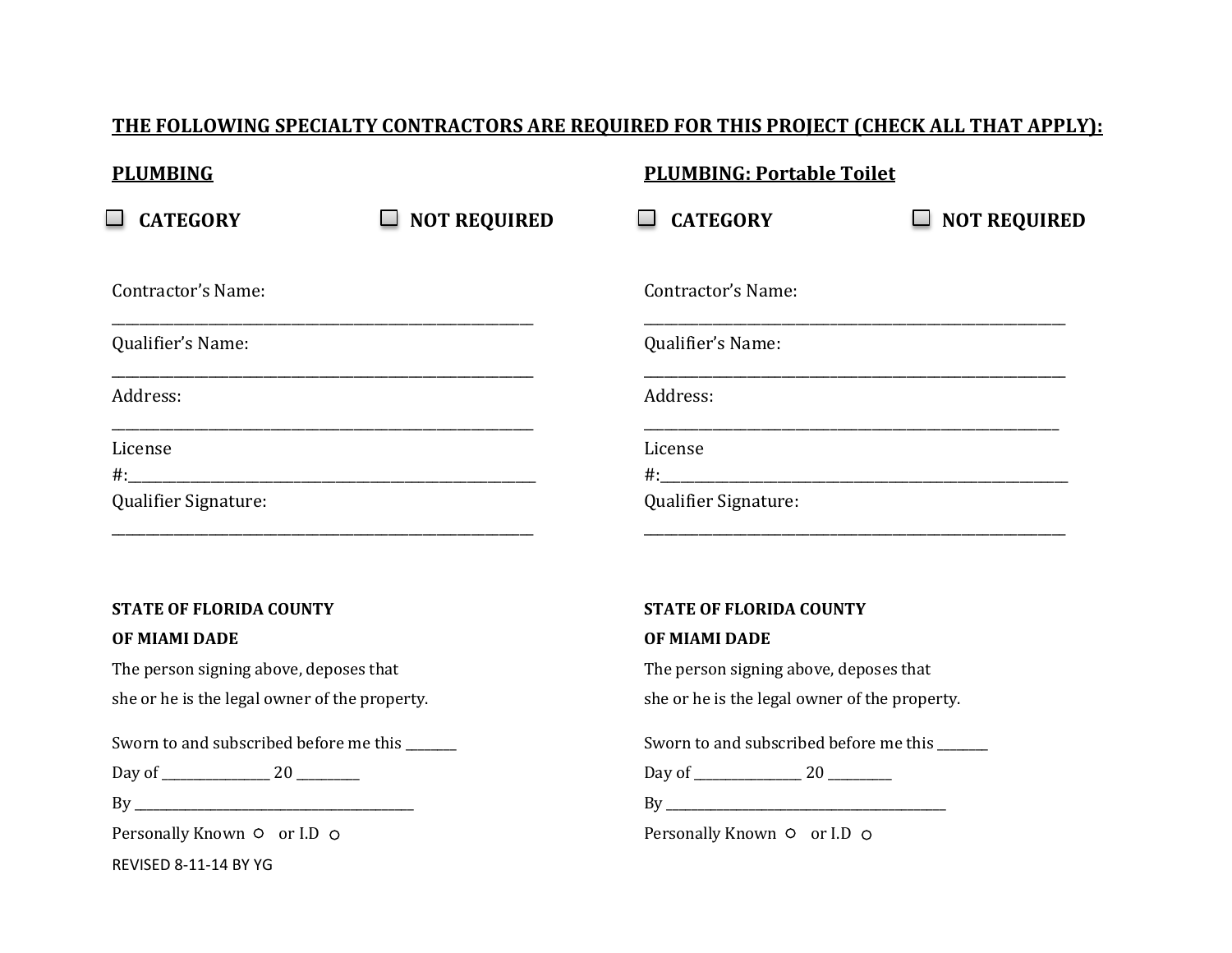| <b>ELECTRICAL: Wiring</b> |                               | <b>ELECTRICAL: Fire Alarm</b> |                     |
|---------------------------|-------------------------------|-------------------------------|---------------------|
| <b>CATEGORY</b>           | <b>NOT REQUIRED</b><br>$\Box$ | <b>CATEGORY</b>               | <b>NOT REQUIRED</b> |
| Contractor's Name:        |                               | Contractor's Name:            |                     |
| Qualifier's Name:         |                               | Qualifier's Name:             |                     |
| Address:                  |                               | Address:                      |                     |
| License                   |                               | License                       |                     |
| Qualifier Signature:      |                               | Qualifier Signature:          |                     |

## **STATE OF FLORIDA COUNTY**

#### **OF MIAMI DADE**

The person signing above, deposes that she or he is the legal owner of the property.

\_\_\_\_\_\_\_\_\_\_\_\_\_\_\_\_\_\_\_\_\_\_\_\_\_\_\_\_\_\_\_\_\_\_\_\_\_\_\_\_\_\_\_\_\_\_\_\_\_\_\_\_\_\_\_\_\_\_\_\_\_

Sworn to and subscribed before me this \_\_\_\_\_\_\_

Day of \_\_\_\_\_\_\_\_\_\_\_\_\_\_\_\_\_ 20 \_\_\_\_\_\_\_\_\_\_

 $\operatorname{By}$ 

Personally Known  $\circ$  or I.D  $\circ$ 

REVISED 8-11-14 BY YG

### **STATE OF FLORIDA COUNTY**

#### **OF MIAMI DADE**

The person signing above, deposes that

she or he is the legal owner of the property.

Sworn to and subscribed before me this \_\_\_\_\_\_\_

\_\_\_\_\_\_\_\_\_\_\_\_\_\_\_\_\_\_\_\_\_\_\_\_\_\_\_\_\_\_\_\_\_\_\_\_\_\_\_\_\_\_\_\_\_\_\_\_\_\_\_\_\_\_\_\_\_\_\_\_\_

Day of \_\_\_\_\_\_\_\_\_\_\_\_\_\_\_\_\_ 20 \_\_\_\_\_\_\_\_\_\_

By \_\_\_\_\_\_\_\_\_\_\_\_\_\_\_\_\_\_\_\_\_\_\_\_\_\_\_\_\_\_\_\_\_\_\_\_\_\_\_\_\_\_\_\_

Personally Known  $\circ$  or I.D  $\circ$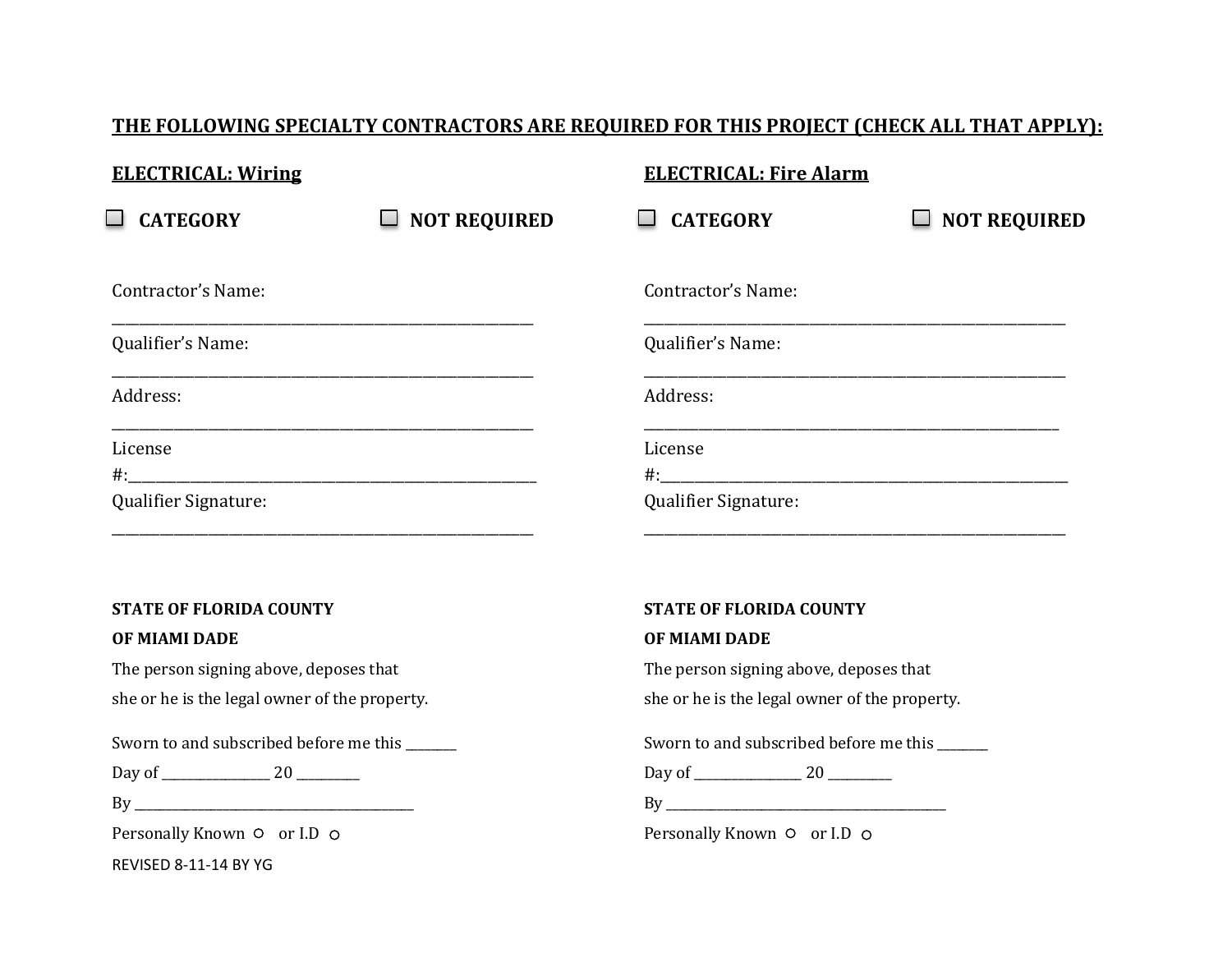| <b>MECHANICAL: Kitchen Hood</b> |                     | <b>MECHANICAL: Non-Portable Ventilators</b> |                     |
|---------------------------------|---------------------|---------------------------------------------|---------------------|
| <b>CATEGORY</b>                 | <b>NOT REQUIRED</b> | <b>CATEGORY</b>                             | <b>NOT REQUIRED</b> |
| Contractor's Name:              |                     | Contractor's Name:                          |                     |
| Qualifier's Name:               |                     | Qualifier's Name:                           |                     |
| Address:                        |                     | Address:                                    |                     |
| License                         |                     | License                                     |                     |
| Qualifier Signature:            |                     | Qualifier Signature:                        |                     |

## **STATE OF FLORIDA COUNTY**

#### **OF MIAMI DADE**

The person signing above, deposes that

he or she is the legal owner of the property.

\_\_\_\_\_\_\_\_\_\_\_\_\_\_\_\_\_\_\_\_\_\_\_\_\_\_\_\_\_\_\_\_\_\_\_\_\_\_\_\_\_\_\_\_\_\_\_\_\_\_\_\_\_\_\_\_\_\_\_\_\_

Sworn to and subscribed before me this \_\_\_\_\_\_\_\_

Day of \_\_\_\_\_\_\_\_\_\_\_\_\_\_\_\_\_ 20 \_\_\_\_\_\_\_\_\_\_

 $\operatorname{By}$ 

Personally Known  $\circ$  or I.D  $\circ$ 

REVISED 8-11-14 BY YG

### **STATE OF FLORIDA COUNTY**

#### **OF MIAMI DADE**

The person signing above, deposes that

he or she is the legal owner of the property.

Sworn to and subscribed before me this \_\_\_\_\_\_\_

\_\_\_\_\_\_\_\_\_\_\_\_\_\_\_\_\_\_\_\_\_\_\_\_\_\_\_\_\_\_\_\_\_\_\_\_\_\_\_\_\_\_\_\_\_\_\_\_\_\_\_\_\_\_\_\_\_\_\_\_\_

Day of \_\_\_\_\_\_\_\_\_\_\_\_\_\_\_\_\_ 20 \_\_\_\_\_\_\_\_\_\_

By \_\_\_\_\_\_\_\_\_\_\_\_\_\_\_\_\_\_\_\_\_\_\_\_\_\_\_\_\_\_\_\_\_\_\_\_\_\_\_\_\_\_\_\_

Personally Known  $\circ$  or I.D  $\circ$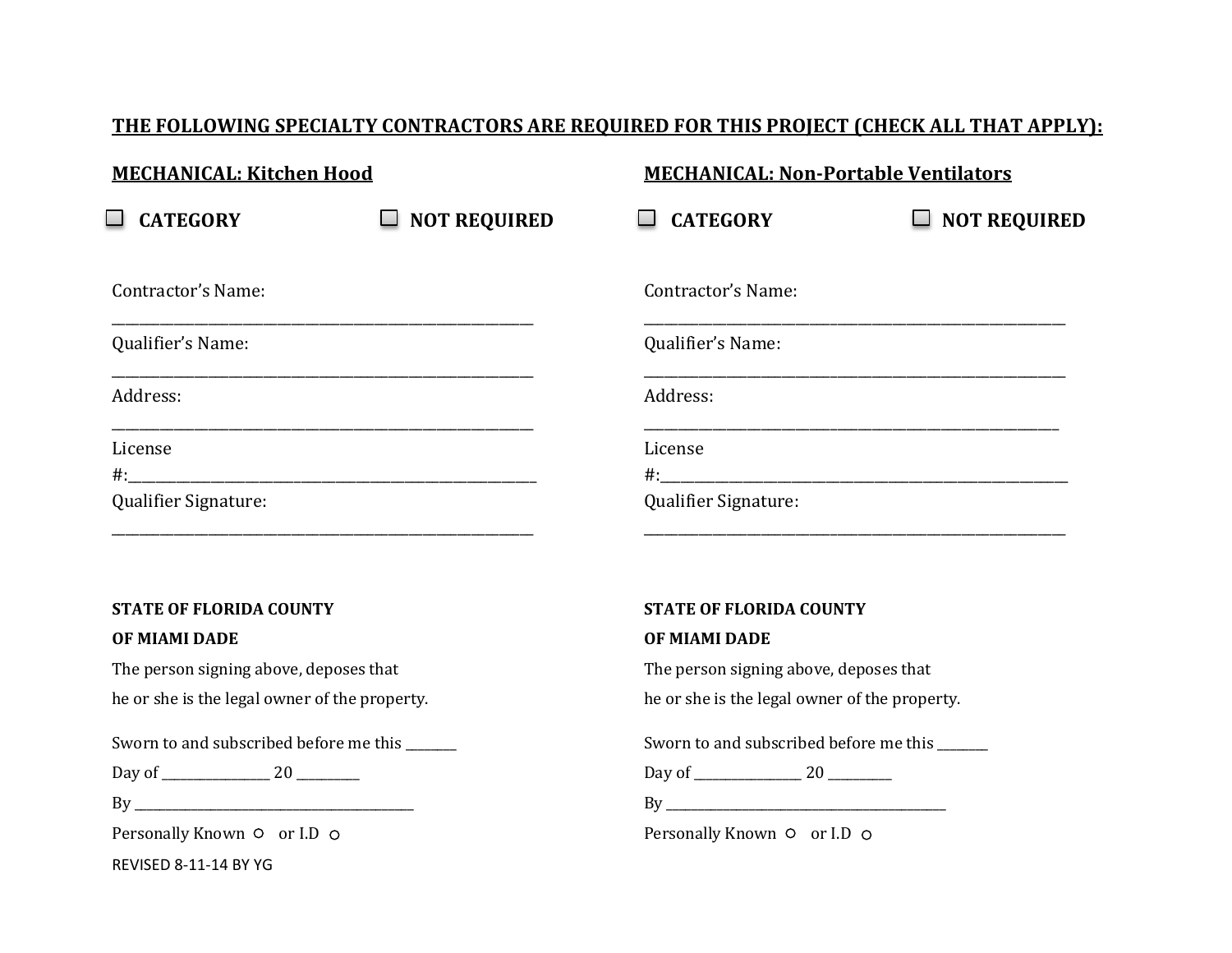# **MECHANICAL: Automatic Fire Suppression**

| $\Box$ CATEGORY | <b>NOT REQUIRED</b> |
|-----------------|---------------------|
|                 |                     |
|                 |                     |
|                 |                     |
|                 |                     |
|                 |                     |

### **STATE OF FLORIDA COUNTY**

### **OF MIAMI DADE**

The person signing above, deposes that she or he is the legal owner of the property.

Sworn to and subscribed before me this \_\_\_\_\_\_\_

Day of \_\_\_\_\_\_\_\_\_\_\_\_\_\_\_\_\_ 20 \_\_\_\_\_\_\_\_\_\_

By \_\_\_\_\_\_\_\_\_\_\_\_\_\_\_\_\_\_\_\_\_\_\_\_\_\_\_\_\_\_\_\_\_\_\_\_\_\_\_\_\_\_\_\_

Personally Known  $\circ$  or I.D  $\circ$ 

REVISED 8-11-14 BY YG